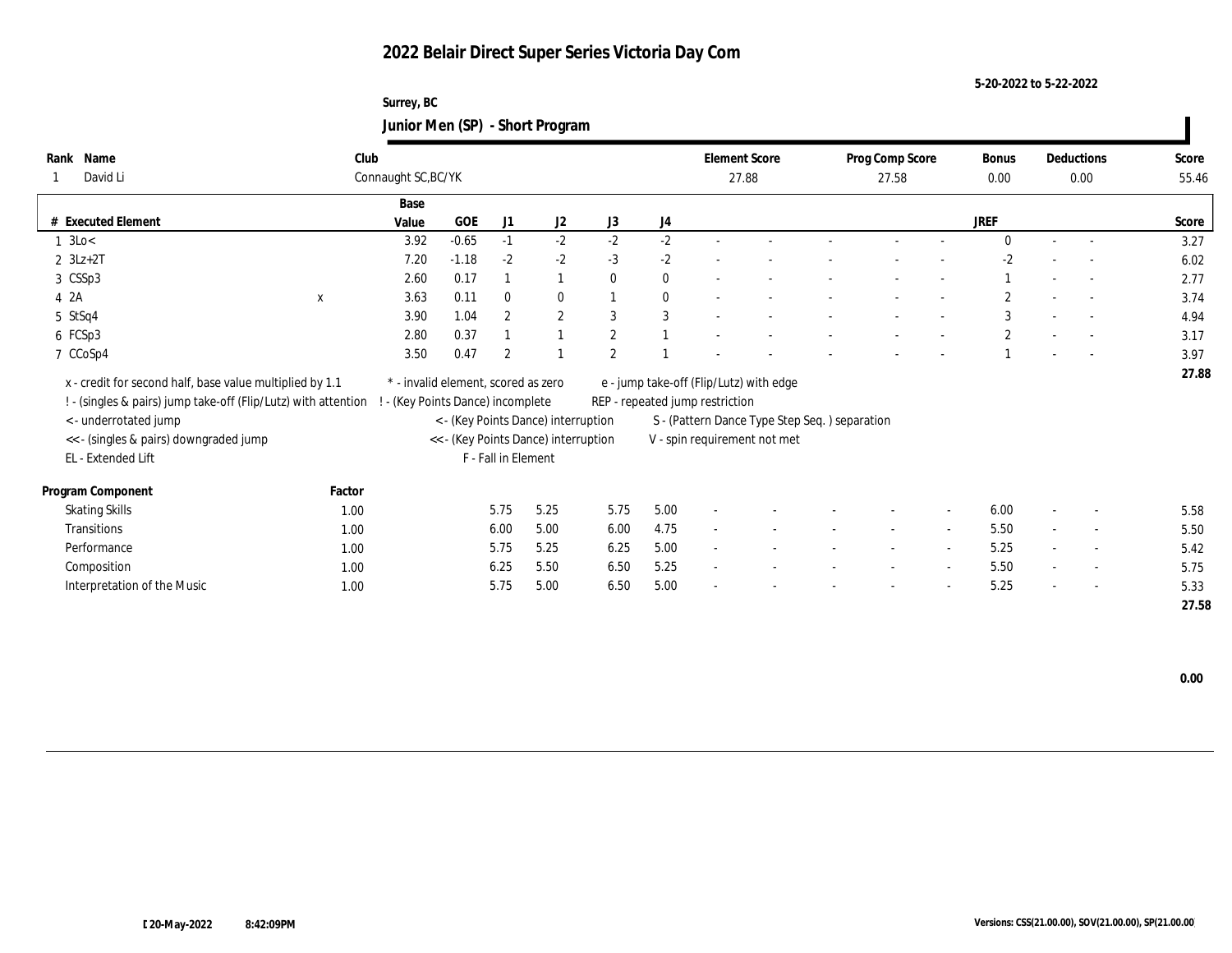**Surrey, BC Junior Men (SP) - Short Program**

| Name<br>Rank                                                   | Club                                |                                   |                     |                |                                      |               |                  | <b>Element Score</b>                    |                                               |  | Prog Comp Score          |                          | Bonus          |        | Deductions               | Score |  |
|----------------------------------------------------------------|-------------------------------------|-----------------------------------|---------------------|----------------|--------------------------------------|---------------|------------------|-----------------------------------------|-----------------------------------------------|--|--------------------------|--------------------------|----------------|--------|--------------------------|-------|--|
| Jonathan Wu<br>$\mathbf{2}$                                    |                                     | Sungod SC, BC/YK                  |                     |                |                                      |               |                  |                                         | 27.16                                         |  | 25.66                    |                          |                | 0.00   |                          | 52.82 |  |
|                                                                |                                     | Base                              |                     |                |                                      |               |                  |                                         |                                               |  |                          |                          |                |        |                          |       |  |
| # Executed Element                                             |                                     | Value                             | GOE                 | J1             | J <sub>2</sub>                       | J3            | J4               |                                         |                                               |  |                          |                          | <b>JREF</b>    |        |                          | Score |  |
| 1 3Lo                                                          |                                     | 4.90                              | 0.16                | $\bf{0}$       | $-1$                                 | $\theta$      |                  |                                         |                                               |  |                          |                          | $\mathfrak{D}$ | $\sim$ | $\sim$                   | 5.06  |  |
| $2 \text{ } 3Lz+2T$                                            |                                     | 7.20                              | $-0.20$             | $-1$           | $-1$                                 | $\bf{0}$      | $\mathbf{0}$     |                                         |                                               |  |                          |                          |                |        |                          | 7.00  |  |
| 3 CSSp3                                                        |                                     | 2.60                              | 0.35                | $\overline{2}$ |                                      | $\mathcal{P}$ |                  |                                         |                                               |  |                          |                          |                |        | $\overline{a}$           | 2.95  |  |
| 4 2A                                                           | $\mathbf x$                         | 3.63                              | 0.00                | $\mathbf{0}$   | $\mathbf{0}$                         |               | $\mathbf{0}$     |                                         |                                               |  |                          |                          | $\Omega$       |        | $\overline{a}$           | 3.63  |  |
| 5 CCoSp3                                                       |                                     | 3.00                              | 0.50                | 3              | $\overline{1}$                       | $\mathcal{P}$ | $\mathbf{2}$     |                                         |                                               |  |                          |                          |                |        | $\overline{\phantom{a}}$ | 3.50  |  |
| 6 StSq2                                                        |                                     | 2.60                              | 0.52                | $\overline{2}$ | $\bf{0}$                             | 2             | $\boldsymbol{2}$ |                                         |                                               |  |                          |                          | $\mathbf{2}$   |        | $\sim$                   | 3.12  |  |
| 7 FCSp1                                                        |                                     | 1.90                              | 0.00                | $\Omega$       | $-1$                                 | $\theta$      | $\mathbf{0}$     |                                         |                                               |  |                          |                          |                |        | $\sim$                   | 1.90  |  |
| x - credit for second half, base value multiplied by 1.1       | * - invalid element, scored as zero |                                   |                     |                |                                      |               |                  | e - jump take-off (Flip/Lutz) with edge |                                               |  |                          |                          |                |        | 27.16                    |       |  |
| ! - (singles & pairs) jump take-off (Flip/Lutz) with attention |                                     | ! - (Key Points Dance) incomplete |                     |                |                                      |               |                  | REP - repeated jump restriction         |                                               |  |                          |                          |                |        |                          |       |  |
| <- underrotated jump                                           |                                     |                                   |                     |                | < - (Key Points Dance) interruption  |               |                  |                                         | S - (Pattern Dance Type Step Seq.) separation |  |                          |                          |                |        |                          |       |  |
| << - (singles & pairs) downgraded jump                         |                                     |                                   |                     |                | << - (Key Points Dance) interruption |               |                  | V - spin requirement not met            |                                               |  |                          |                          |                |        |                          |       |  |
| EL - Extended Lift                                             |                                     |                                   | F - Fall in Element |                |                                      |               |                  |                                         |                                               |  |                          |                          |                |        |                          |       |  |
|                                                                |                                     |                                   |                     |                |                                      |               |                  |                                         |                                               |  |                          |                          |                |        |                          |       |  |
| Program Component                                              | Factor                              |                                   |                     |                |                                      |               |                  |                                         |                                               |  |                          |                          |                |        |                          |       |  |
| <b>Skating Skills</b>                                          | 1.00                                |                                   |                     | 5.75           | 4.50                                 | 4.75          | 5.00             |                                         |                                               |  |                          |                          | 5.50           |        | $\overline{\phantom{a}}$ | 5.08  |  |
| <b>Transitions</b>                                             | 1.00                                |                                   |                     | 5.50           | 4.25                                 | 4.50          | 4.50             | $\overline{\phantom{a}}$                |                                               |  | $\overline{\phantom{a}}$ | $\sim$                   | 5.50           | $\sim$ | $\sim$                   | 4.83  |  |
| Performance                                                    | 1.00                                |                                   |                     | 5.75           | 4.25                                 | 5.00          | 5.00             |                                         |                                               |  |                          | $\overline{\phantom{a}}$ | 5.50           |        | $\overline{\phantom{a}}$ | 5.17  |  |
| Composition                                                    | 1.00                                |                                   |                     | 5.75           | 4.75                                 | 5.25          | 5.00             | $\overline{\phantom{a}}$                |                                               |  |                          | $\sim$                   | 5.75           |        | $\overline{\phantom{a}}$ | 5.33  |  |
| Interpretation of the Music                                    | 1.00                                |                                   |                     | 5.75           | 4.25                                 | 5.00          | 5.25             |                                         |                                               |  |                          | $\overline{\phantom{a}}$ | 5.50           | $\sim$ | $\sim$                   | 5.25  |  |
|                                                                |                                     |                                   |                     |                |                                      |               |                  |                                         |                                               |  |                          |                          |                |        |                          | 25.66 |  |

 **0.00**

 $\overline{\phantom{a}}$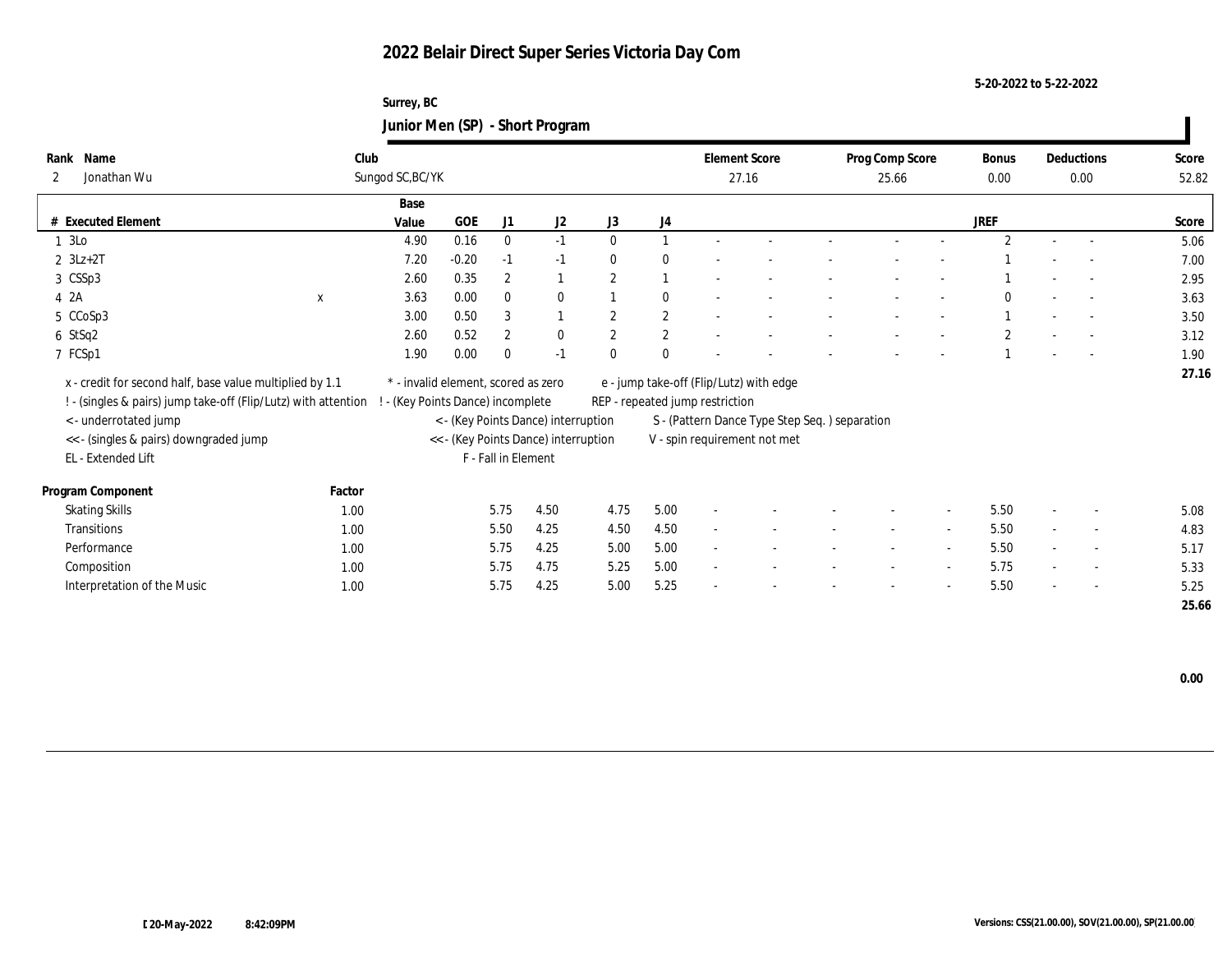**Surrey, BC Junior Men (SP) - Short Program**

| Name<br>Rank<br>Bryan Chen<br>3                                | Club<br>Champs ISC of BC, BC/YK |                                     |                     |                                      |              |                                                                               | <b>Element Score</b>            |                                         |  | Prog Comp Score | Bonus<br>0.00            |              | Deductions<br>0.00       | Score<br>45.71           |       |
|----------------------------------------------------------------|---------------------------------|-------------------------------------|---------------------|--------------------------------------|--------------|-------------------------------------------------------------------------------|---------------------------------|-----------------------------------------|--|-----------------|--------------------------|--------------|--------------------------|--------------------------|-------|
|                                                                |                                 |                                     |                     |                                      |              |                                                                               | 21.70                           |                                         |  | 24.01           |                          |              |                          |                          |       |
|                                                                | Base                            |                                     |                     |                                      |              |                                                                               |                                 |                                         |  |                 |                          |              |                          |                          |       |
| # Executed Element                                             | Value                           | <b>GOE</b>                          | J1                  | J2                                   | J3           | J4                                                                            |                                 |                                         |  |                 |                          | <b>JREF</b>  |                          |                          | Score |
| 1 3Lo                                                          | 4.90                            | $-0.98$                             | $-2$                | $-3$                                 | $-2$         | $-1$                                                                          |                                 |                                         |  |                 |                          | $-2$         | $\sim$                   | $\overline{\phantom{a}}$ | 3.92  |
| 2 $3Lz+2T$                                                     | 6.02                            | $-0.94$                             | $-2$                | $-2$                                 | $-3$         | $-2$                                                                          |                                 |                                         |  |                 |                          |              |                          |                          | 5.08  |
| 3 FCSp2                                                        | 2.30                            | $-0.15$                             | $\bf{0}$            | $\bf{0}$                             | $-1$         | $-1$                                                                          |                                 |                                         |  |                 |                          | $-1$         |                          |                          | 2.15  |
| $4$ 2A <<<br>X                                                 | 1.21                            | $-0.55$                             | $-5$                | $-5$                                 | $-5$         | $-5$                                                                          |                                 |                                         |  |                 |                          | $-5$         |                          |                          | 0.66  |
| 5 StSq3                                                        | 3.30                            | 0.11                                |                     | $\bf{0}$                             | $\mathbf{0}$ | $\mathbf{0}$                                                                  |                                 |                                         |  |                 |                          | $\mathbf{2}$ |                          | $\overline{\phantom{a}}$ | 3.41  |
| 6 CCoSp4                                                       | 3.50                            | 0.47                                |                     | $\mathbf{2}$                         |              |                                                                               |                                 |                                         |  |                 |                          | $\mathbf{2}$ |                          | $\sim$                   | 3.97  |
| 7 CSSp3                                                        | 2.60                            | $-0.09$                             | $\Omega$            | $-1$                                 | $-1$         | $\Omega$                                                                      |                                 |                                         |  |                 |                          | $\Omega$     |                          | $\overline{\phantom{a}}$ | 2.51  |
| x - credit for second half, base value multiplied by 1.1       |                                 | * - invalid element, scored as zero |                     |                                      |              |                                                                               |                                 | e - jump take-off (Flip/Lutz) with edge |  |                 |                          |              |                          |                          | 21.70 |
|                                                                |                                 |                                     |                     |                                      |              |                                                                               |                                 |                                         |  |                 |                          |              |                          |                          |       |
| ! - (singles & pairs) jump take-off (Flip/Lutz) with attention |                                 | (Key Points Dance) incomplete       |                     |                                      |              |                                                                               | REP - repeated jump restriction |                                         |  |                 |                          |              |                          |                          |       |
| < - underrotated jump                                          |                                 |                                     |                     | < - (Key Points Dance) interruption  |              | S - (Pattern Dance Type Step Seq.) separation<br>V - spin requirement not met |                                 |                                         |  |                 |                          |              |                          |                          |       |
| << - (singles & pairs) downgraded jump                         |                                 |                                     |                     | << - (Key Points Dance) interruption |              |                                                                               |                                 |                                         |  |                 |                          |              |                          |                          |       |
| EL - Extended Lift                                             |                                 |                                     | F - Fall in Element |                                      |              |                                                                               |                                 |                                         |  |                 |                          |              |                          |                          |       |
| Program Component                                              | Factor                          |                                     |                     |                                      |              |                                                                               |                                 |                                         |  |                 |                          |              |                          |                          |       |
| <b>Skating Skills</b>                                          | 1.00                            |                                     | 5.25                | 5.25                                 | 4.75         | 5.00                                                                          |                                 |                                         |  |                 |                          | 5.75         |                          | $\overline{\phantom{a}}$ | 5.17  |
| Transitions                                                    | 1.00                            |                                     | 5.00                | 4.75                                 | 3.75         | 4.25                                                                          | $\sim$                          |                                         |  | $\sim$          | $\sim$                   | 5.50         | $\sim$                   | $\overline{\phantom{a}}$ | 4.67  |
| Performance                                                    | 1.00                            |                                     | 5.00                | 5.00                                 | 4.00         | 4.00                                                                          |                                 |                                         |  |                 | $\overline{\phantom{a}}$ | 5.25         |                          | $\overline{\phantom{a}}$ | 4.67  |
| Composition                                                    | 1.00                            |                                     | 5.25                | 5.00                                 | 4.50         | 4.75                                                                          |                                 |                                         |  |                 | $\sim$                   | 5.50         | $\overline{\phantom{a}}$ | $\sim$                   | 5.00  |
| Interpretation of the Music                                    | 1.00                            |                                     | 4.75                | 4.50                                 | 3.75         | 4.25                                                                          |                                 |                                         |  |                 | $\overline{\phantom{a}}$ | 5.25         | $\sim$                   | $\overline{\phantom{a}}$ | 4.50  |
|                                                                |                                 |                                     |                     |                                      |              |                                                                               |                                 |                                         |  |                 |                          |              |                          |                          | 24.01 |

 **0.00**